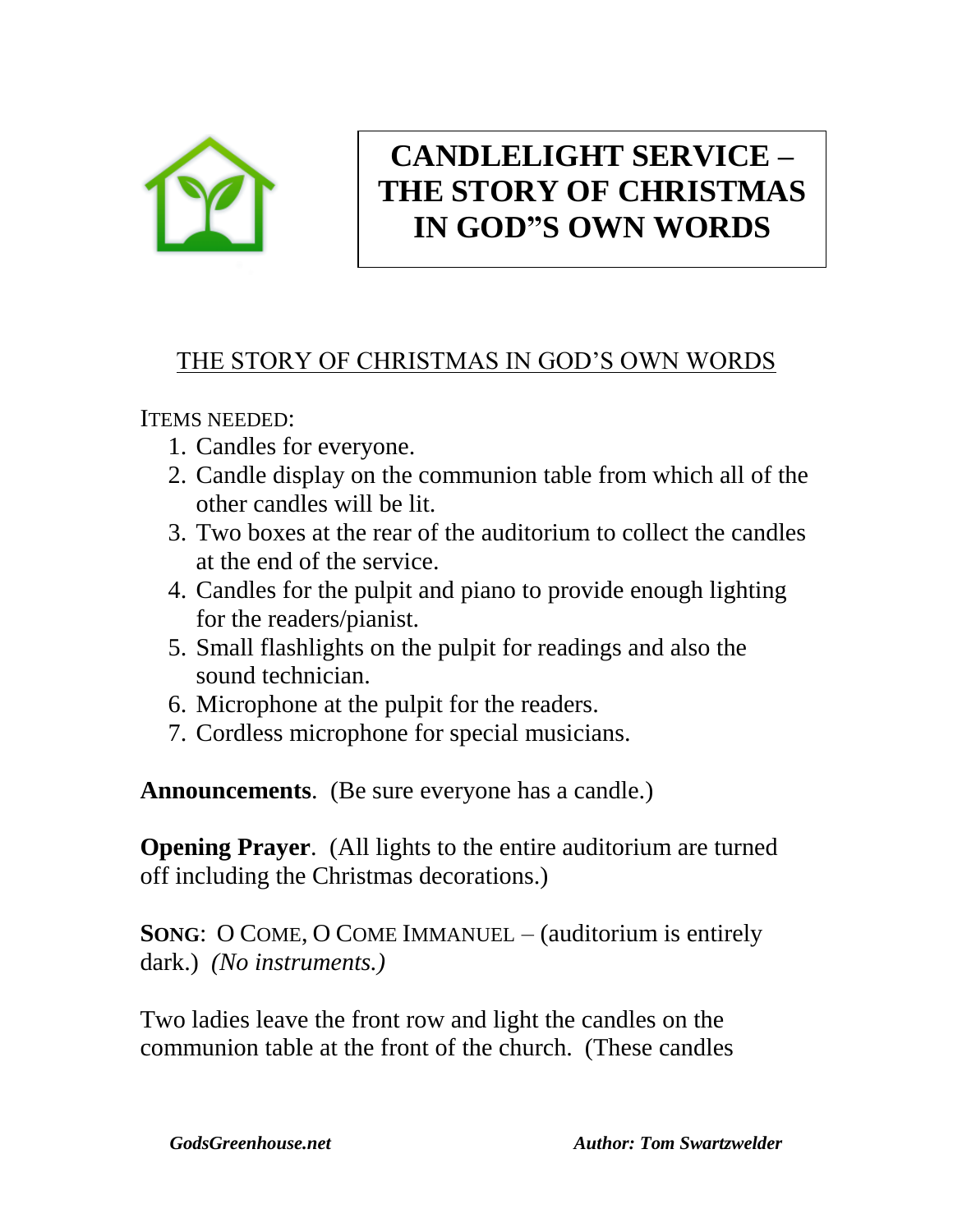include a large "*Christ*" candle on the communion table.) They also light the candles on the pulpit as well as the candles on the piano. The ladies then return to their seats.

**Reading by the Pastor:** A brilliant young lawyer had just begun his practice. It appeared to everyone as if he was destined for a great future. But suddenly he was taken ill. It so happened that he became ill on a very bright, sunshiny day.

His father was called to his bedside. The father entered the young lawyer's room and noticed the sunshine was pouring through the window. The sunshine was brilliantly lighting the young lawyer's room.

The young lawyer took his father's hand and said, *"Father, how dark it is. The sky is so black. There must be a terrific storm coming."* With those words he then passed out into the darkness – totally alone.

The same can be said about all of us, too, because we, too, have been born into a world of darkness…of spiritual darkness…of moral darkness…

Someone has rightly said, *"If there is one thing I need the most for Christmas it is someone to poke holes in the darkness of this world for me. Oh, this world is so dark!"*

Is there then any hope for us? We come tonight to ask that and other questions to God and to allow God to answer our questions in His own words.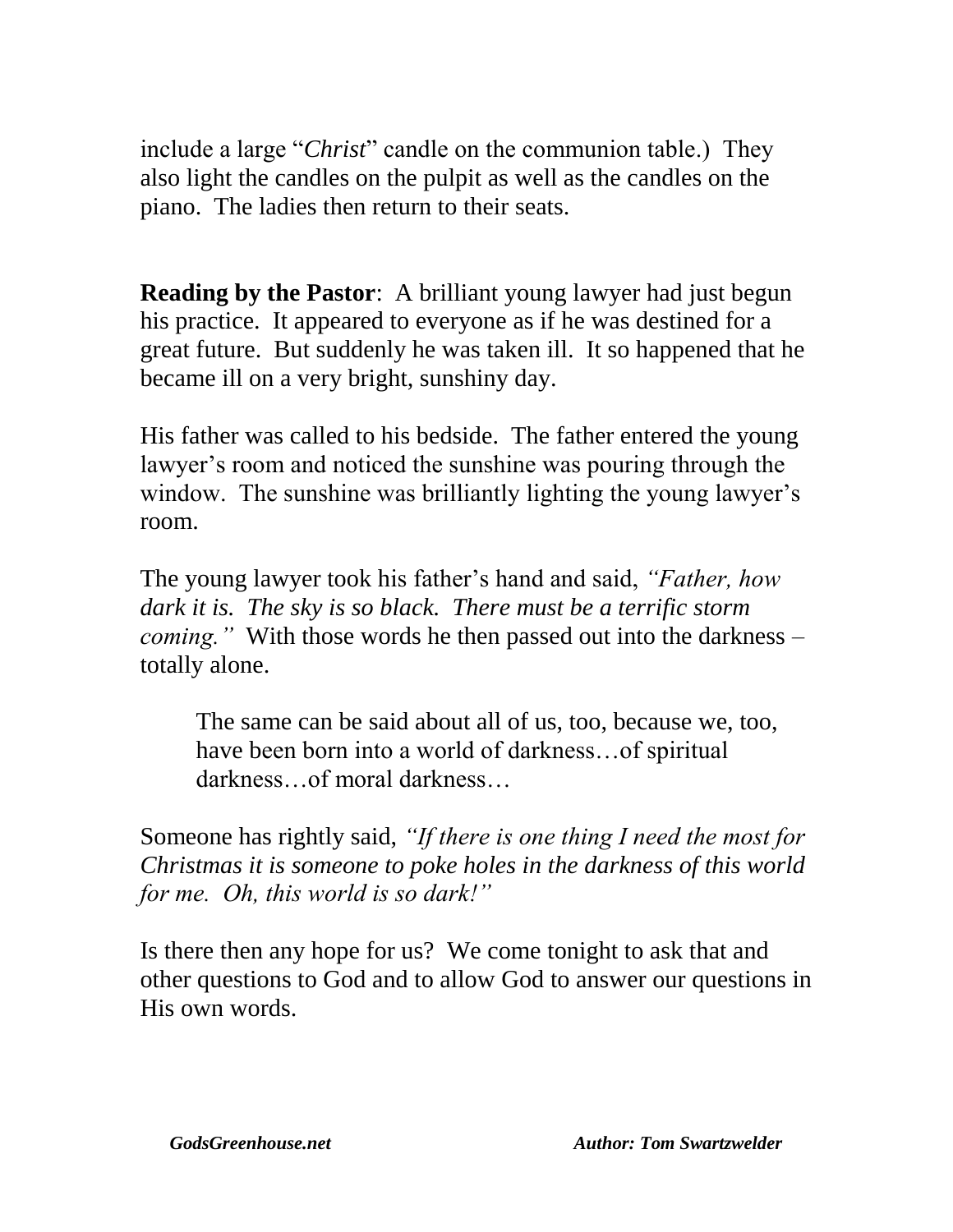I. **Narrator**: We come first of all to ask, *what is that light*? What is the light of Christmas all about? \_\_\_\_\_\_\_\_has God's answer for our question.

**Reading by** \_\_\_\_\_\_\_\_**: John 1:1-9.**

SONG: JESUS IS THE LIGHT BY

II. **Narrator**: What is the light that you and I need? It is the light of heaven in the person of our Lord and Savior Jesus Christ. We come next to a second question. *Where did that light begin to shine?* has the answer.

#### **Reading: Luke 2:1-7.**

SONG: WILL SING, "BIRTHDAY OF A KING"

III. **Narrator**: Questions 1 and 2 have answers but what about our third question? Question #3 asks, *Why did the light come to this dark world of ours?* has the answer.

#### **Reading: John 3:16-21, 8:12.**

SONG: FOR GOD SO LOVED BY

IV. **Narrator**: The light shines because God is interested in you and me finding our way back to Him. All of this is great to know but none of that changes our lives until we answer the fourth and final question. **Who can come to this light?** Two people will come to share God's answer with us.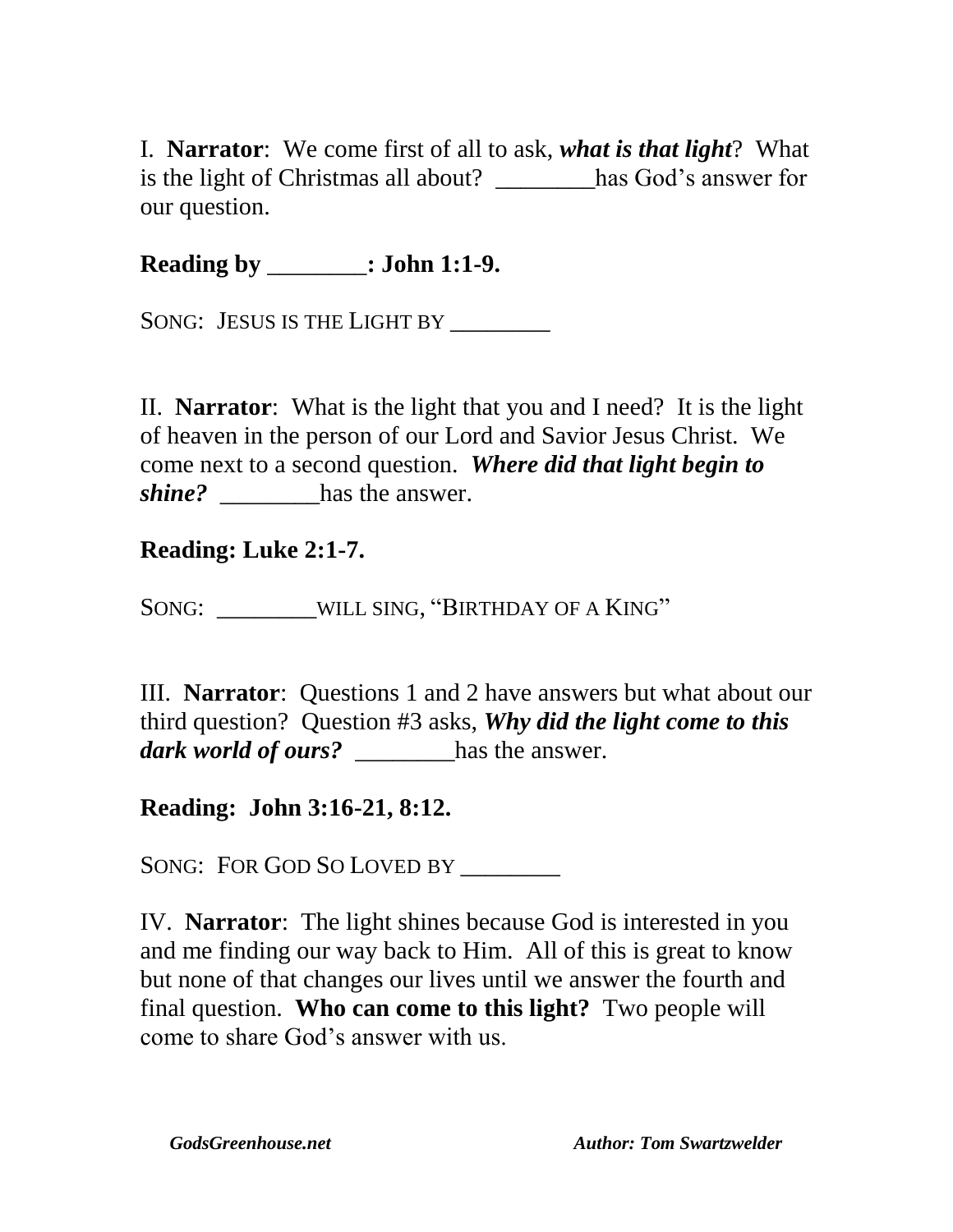- Reading by \_\_\_\_\_\_\_\_ begins with him saying, "The first" person who can come to this light is the sinner who has broken God's holy law. That happened to me on (date of his salvation). Listen to what happened in my life. (**Reads John 6:37-40**).
	- o SONG: HEAVEN CAME DOWN AND GLORY FILLED MY SOUL (all three verses then the chorus with the special ending).
- Reading by \_\_\_\_\_\_\_\_ "The second person who can come to this light is the child of God who has walked away from God. It is true that God never leaves us but we sometimes leave Him. But God reaches out to us even then. The Bible says (**Read I John 1:5-9**).

**Narrator**: Would you bow your heads with me? I wonder tonight: Is there room in your heart for the light of life, for the Lord Jesus Christ? Have you made room for Him? Have you received Him? If you have never made room for Him before, won't you say now,

> *'Come in, my Lord, come in, And make my heart Thy home. Come in and cleanse my soul from sin, And dwell with me alone."*

Would you like to give your heart to Jesus Christ and have His light shine in your own heart? If the answer is yes then tonight can be your night! Let me lead you in praying to Jesus. Just say these words with all of your heart and repeat after me.